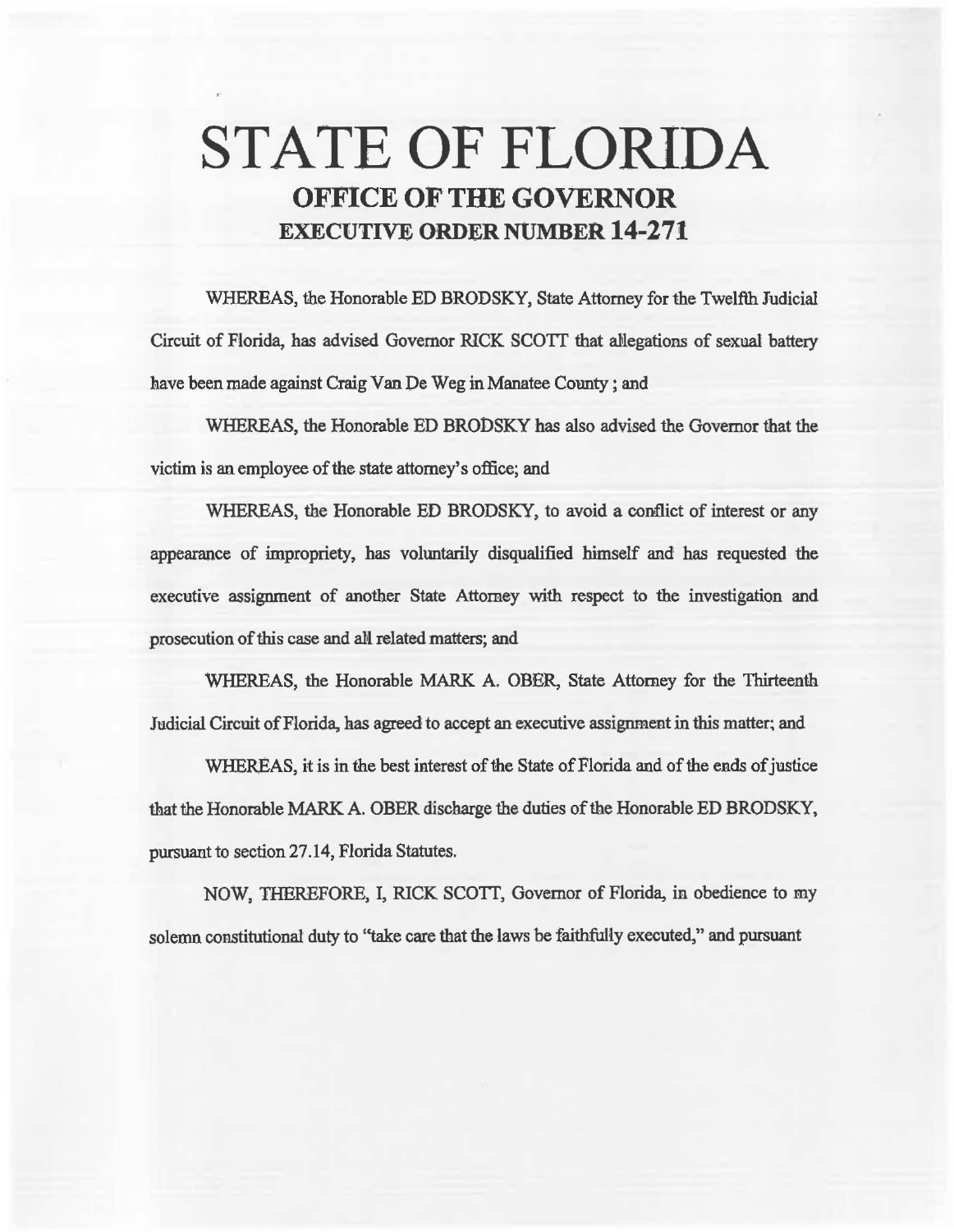to the Constitution and laws of the State of Florida, issue the following Executive Order, effective immediately:

## Section 1.

The Honorable MARK A. OBER, State Attorney for the Thirteenth Judicial Circuit of Florida, referred to as the "Assigned State Attorney," is assigned to discharge the duties of the Honorable ED BRODSKY, State Attorney for the Twelfth Judicial Circuit of Florida. as they relate to the investigation, prosecution and all matters related to Craig Van De Weg. Section 2.

The Assigned State Attorney or one or more Assistant State Attorneys and Investigators, who have been designated by the Assigned State Attorney, shall proceed immediately to the Twelfth Judicial Circuit of Florida, and are vested with the authority to perform the duties prescribed herein.

## Section 3.

All residents of the Twelfth Judicial Circuit are requested, and all public officials are directed, to cooperate and render whatever assistance is necessary to the Assigned State Attorney. so that justice may be served.

## Section 4.

The period of this Executive Assignment shall be for one (1) year, to and including October 1, 2015.